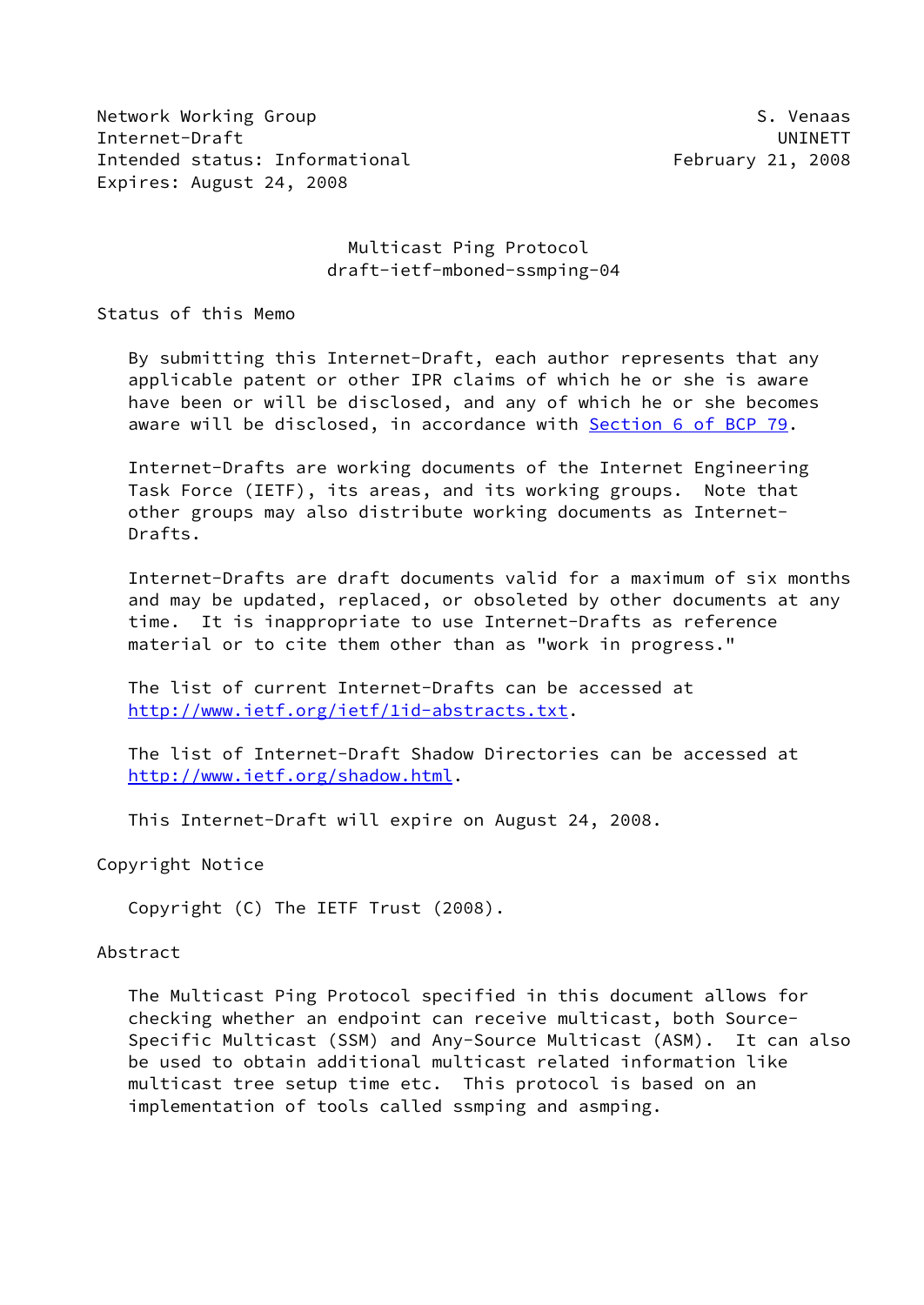# Internet-Draft Multicast Ping Protocol February 2008

# Requirements Language

 The key words "MUST", "MUST NOT", "REQUIRED", "SHALL", "SHALL NOT", "SHOULD", "SHOULD NOT", "RECOMMENDED", "MAY", and "OPTIONAL" in this document are to be interpreted as described in [RFC 2119](https://datatracker.ietf.org/doc/pdf/rfc2119)  $[1]$  $[1]$ .

## Table of Contents

| 2.                                                |  |
|---------------------------------------------------|--|
|                                                   |  |
| 3.1.                                              |  |
|                                                   |  |
| $\overline{4}$ .                                  |  |
| Message types and options $\ldots$ 11<br>5.       |  |
| 6.                                                |  |
| 7.                                                |  |
| 8.<br>Recommendations for Implementers $\dots$ 15 |  |
| 9.                                                |  |
|                                                   |  |
| 11. Security Considerations 16                    |  |
|                                                   |  |
|                                                   |  |
| 12.2. Informative References 17                   |  |
|                                                   |  |
| Intellectual Property and Copyright Statements 18 |  |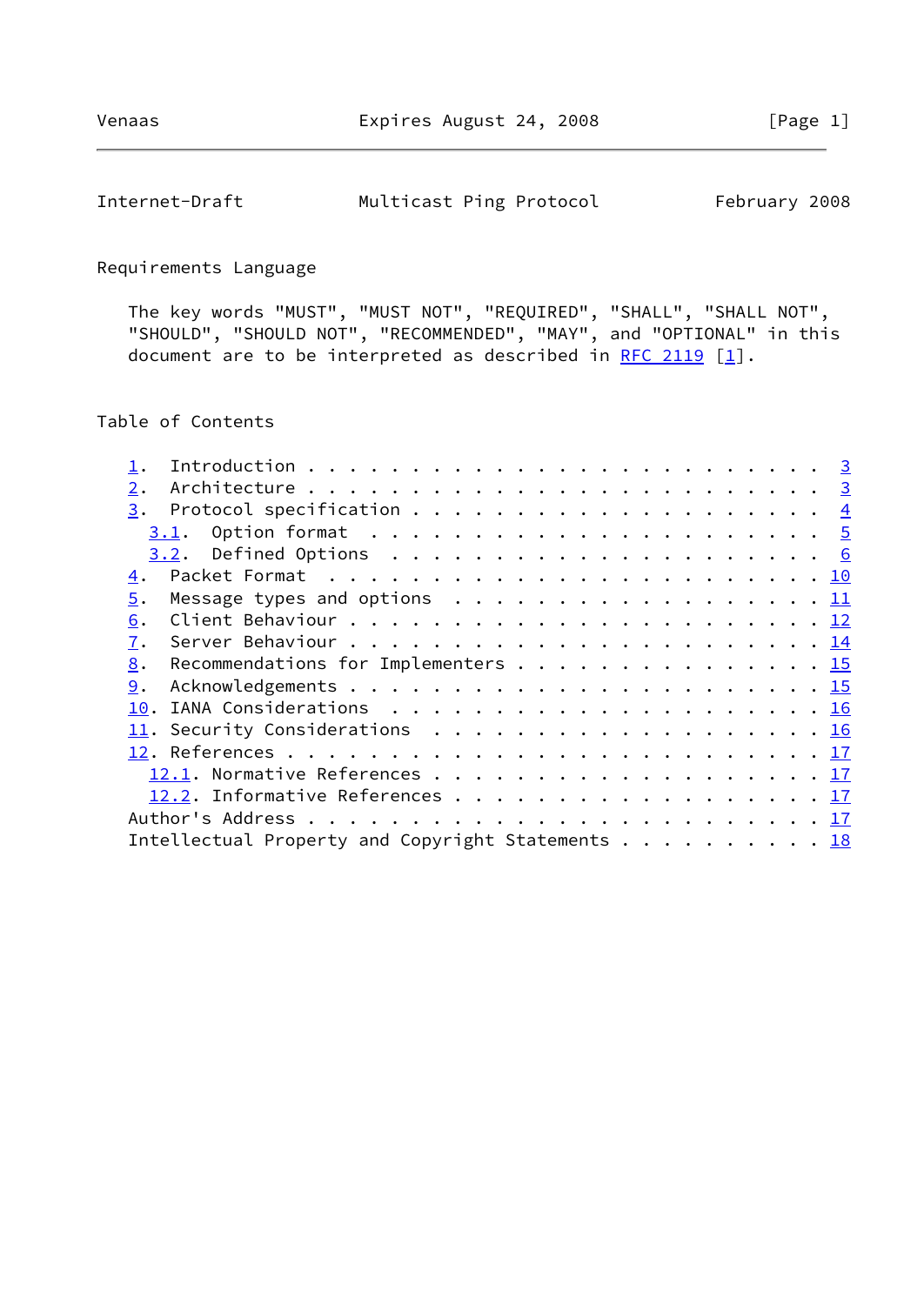Venaas Expires August 24, 2008 [Page 2]

<span id="page-2-1"></span>

Internet-Draft Multicast Ping Protocol February 2008

# <span id="page-2-0"></span>[1](#page-2-0). Introduction

 The Multicast Ping Protocol specified in this document allows for checking multicast connectivity. In addition to checking reception of multicast (SSM or ASM), the protocol can provide related information like multicast tree setup time, the number of hops the packets have traveled, as well as packet delay and loss. This functionality resembles, in part, the ICMP Echo Request/Reply mechanism, but uses UDP [\(RFC 768](https://datatracker.ietf.org/doc/pdf/rfc768)  $[2]$  and [RFC 2460](https://datatracker.ietf.org/doc/pdf/rfc2460)  $[3]$  $[3]$ ) and requires both a client and a server implementing this protocol. Intermediate routers are not required to support this protocol. They forward Protocol Messages and data traffic as usual.

 The protocol here specified is based on the actual implementation of the ssmping and asmping tools  $[5]$  $[5]$  which are widely used by the Internet community to conduct multicast connectivity tests.

# <span id="page-2-2"></span>[2](#page-2-2). Architecture

 Before describing the protocol in detail, we provide a brief overview of how the protocol may be used and what information it may provide. The typical protocol usage is as follows: A server runs continuously to serve requests from clients. A client can test the multicast reception from this server, provided it knows a unicast address of the server. It will then send a unicast message to the server asking for a group to use. Optionally the user may have requested a specific group or scope, in which case the client will ask for a group matching the user's request. The server will respond with a group to use, or an error if no group is available. Next, for ASM, the client joins an ASM group G, while for SSM it joins a channel (S,G). Here G is the group specified by the server, and S is the unicast address used to reach the server.

 After joining the channel, the client unicasts multicast ping requests to the server. The requests are sent using UDP with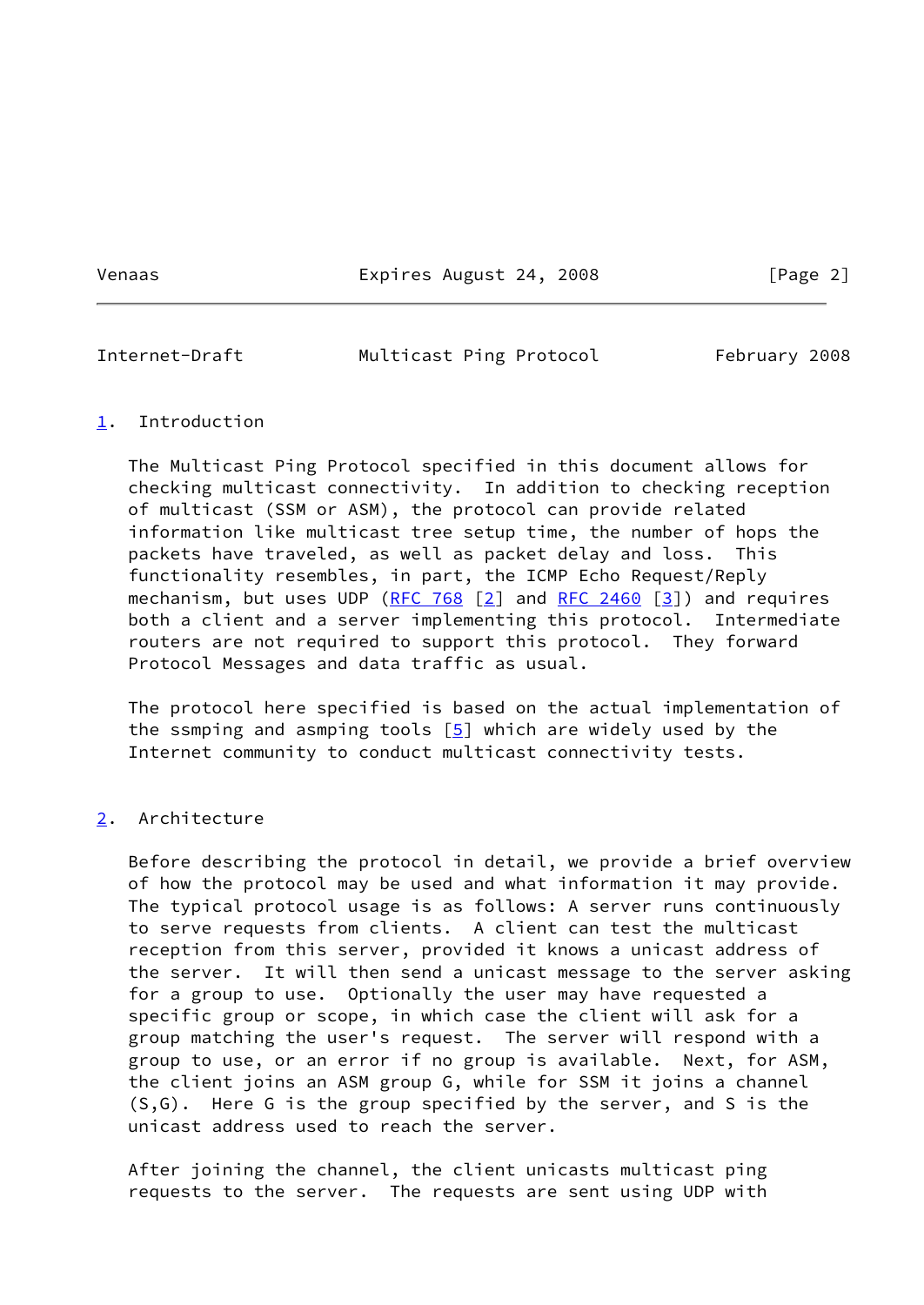destination port set to the standardised multicast ping port [TBD]. The requests are sent periodically, e.g., once per second, to the server. The requests contain a sequence number, and typically a timestamp. The requests are echoed by the server, except the server may add a few options. For each request, the server sends two replies. One reply is unicast back to the source IP address and source UDP port of the request, while another is multicast to the requested multicast group G and the source UDP port of the request. Both replies are sent from the same port on which the request was received. The server should specify the TTL used for both the unicast and multicast messages (we recommend at least 64) by including a TTL option; allowing the client to compute the number of

Venaas **Expires August 24, 2008** [Page 3]

<span id="page-3-0"></span>Internet-Draft Multicast Ping Protocol February 2008

 hops. The client should leave the channel/group when it has finished its measurements.

 By use of this protocol, a client can obtain information about several multicast delivery characteristics. First, by receiving unicast replies, it can verify that the server is receiving the unicast requests, is operational and responding. Hence, provided that the client receives unicast replies, a failure to receive multicast indicates either a multicast problem or a multicast administrative restriction. If it does receive multicast, it knows not only that it can receive; it may also estimate the amount of time it took to establish the multicast tree (at least if it is in the range of seconds), whether there are packet drops, and the length and variation of Round Trip Times (RTT). For unicast, the RTT is the time from when the unicast request is sent to when the reply is received. The measured multicast RTT also references the client's unicast request. By use of the TTL option specifying the TTL of the replies when they are originated, the client can also determine the number of router hops it is from the source. Since similar information is obtained in the unicast replies, the host may compare its multicast and unicast results and is able to check for differences in the number of hops, RTT, etc. The number of multicast hops and changes in the number of hops over time, may also reveal details about the multicast tree and multicast tree changes. E.g., with PIM-SM one may be able to tell whether the forwarding is on a shared or source-specific tree and when an eventual switch occurs. Provided that the server sends the unicast and multicast replies nearly simultaneously, the client may also be able to measure the difference in one way delay for unicast and multicast on the path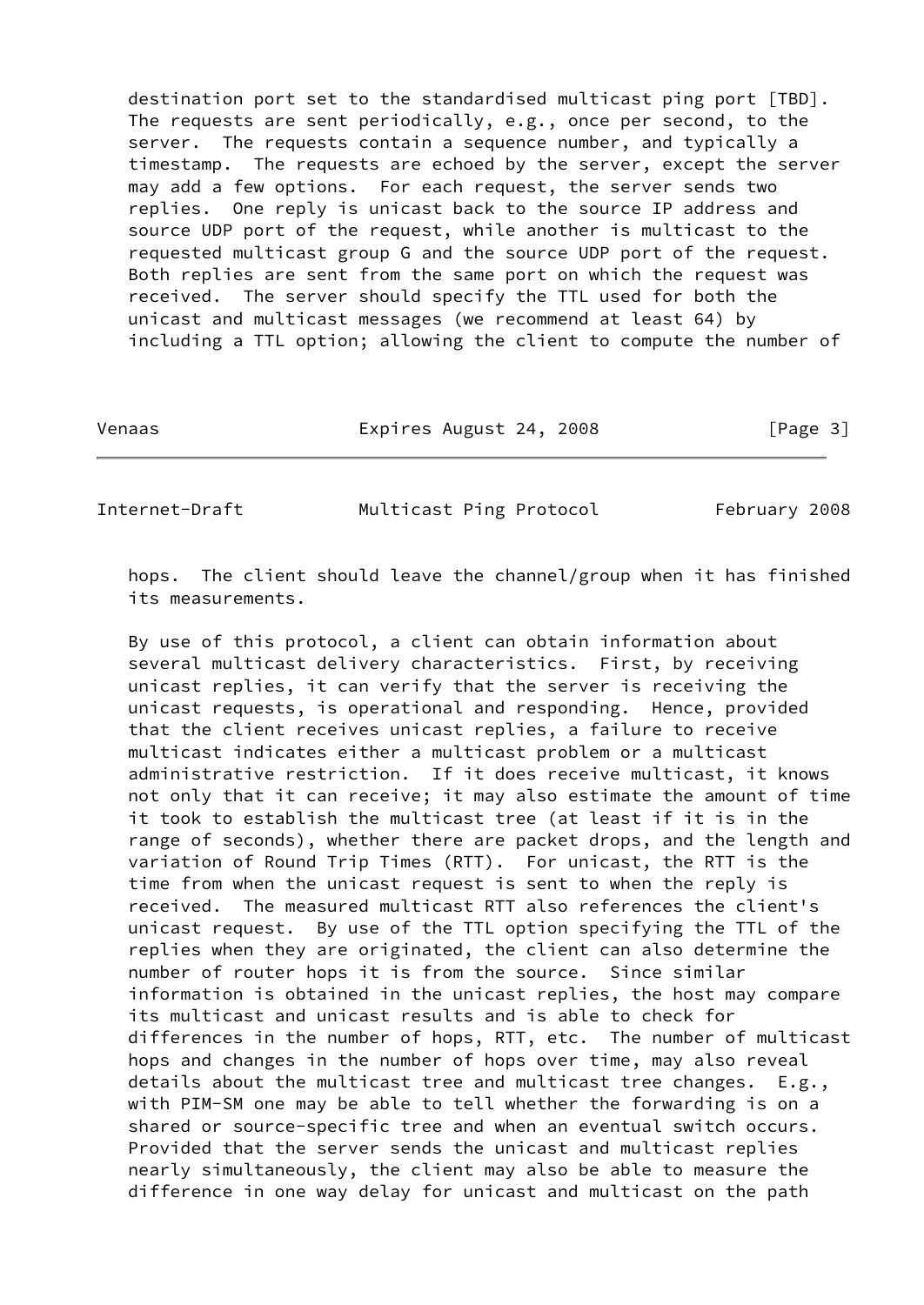from server to client, and also differences in delay. Servers may optionally specify a timestamp. This may be useful since the unicast and multicast replies can not be sent simultaneously (the delay depending on the host's operating system and load).

## <span id="page-4-0"></span>[3](#page-4-0). Protocol specification

 There are four different message types. There are Echo Request and Echo Reply messages used for the actual measurements; there is an Init message that SHOULD be used to initialise a ping session and negotiate which group to use; and finally a Server Response message that is mainly used in response to the Init message. The messages MUST always be in network byte order. UDP checksums MUST always be used.

 The messages share a common format: one octet specifying the message type, followed by a number of options in TLV (Type, Length and Value) format. This makes the protocol easily extendible. The Init message

Venaas **Expires August 24, 2008** [Page 4]

<span id="page-4-1"></span>Internet-Draft Multicast Ping Protocol February 2008

 generally contains some prefix options asking the server for a group from one of the specified prefixes. The server responds with a Server Response message that contains the group address to use, or possibly prefix options describing what multicast groups the server may be able to provide. For an Echo Request the client generally includes a number of options, and a server MAY simply echo the contents (only changing the message type) without inspecting the options if it does not support any options. This might be true for a simple Multicast Ping Protocol server. However, the server SHOULD add a TTL option, and there are other options that a server implementation MAY support, e.g., the client may ask for certain information or a specific behaviour from the server. The Echo Replies (one unicast and one multicast) MUST first contain the exact options from the request (in the same order), and then, immediately following, any options appended by the server. A server MUST NOT process unknown options, but they MUST still be included in the Echo Reply. A client MUST ignore any unknown options.

 This document defines a number of different options. Some options do not require processing by servers and are simply returned unmodified in the reply. There are, however, other client options that the server may care about, and also server options that may be requested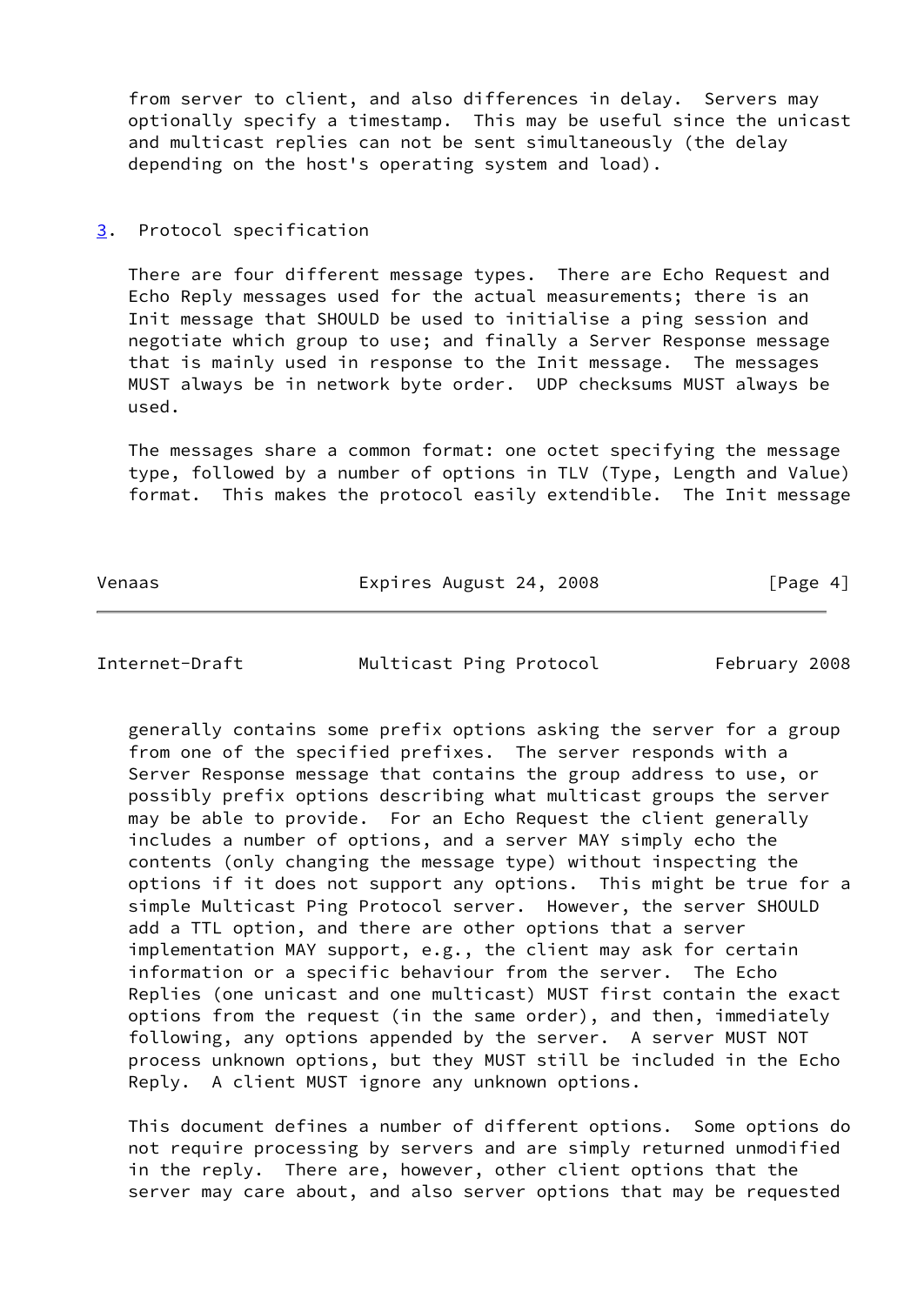by a client. Unless otherwise specified, an option MUST NOT be used multiple times in the same message.

## <span id="page-5-0"></span>[3.1](#page-5-0). Option format

All options are TLVs formatted as specified below.

| Θ         |                                                                 |       |        |  |
|-----------|-----------------------------------------------------------------|-------|--------|--|
|           | 0 1 2 3 4 5 6 7 8 9 0 1 2 3 4 5 6 7 8 9 0 1 2 3 4 5 6 7 8 9 0 1 |       |        |  |
| $+ - +$   |                                                                 |       |        |  |
|           | Type                                                            |       | Length |  |
| $+ \cdot$ |                                                                 |       |        |  |
|           |                                                                 | Value |        |  |
|           |                                                                 |       |        |  |
|           |                                                                 |       |        |  |
|           |                                                                 |       |        |  |
|           |                                                                 |       |        |  |

 Type (2 octets) specifies the option. The different options are defined below.

 Length (2 octets) specifies the length of the value field. Depending on the option type, it can be from 0 to 65535.

 Value. The value must always be of the specified length. See the respective option definitions for possible values. If the length is

| Venaas | Expires August 24, 2008 | [Page 5] |
|--------|-------------------------|----------|
|        |                         |          |

<span id="page-5-2"></span>Internet-Draft Multicast Ping Protocol February 2008

0, the value field is not included.

<span id="page-5-1"></span>[3.2](#page-5-1). Defined Options

 This document defines the following options: Version (0), Client ID (1), Sequence Number (2), Client Timestamp (3), Multicast Group (4), Option Request Option (5), Server Information (6), TTL (9), Multicast Prefix (10), Session ID (11) and Server Timestamp (12). Values 7 and 8 are reserved. The options are defined below.

Version, type 0

 Length MUST be 1. This option MUST always be included in all messages, and the value MUST be set to 2 (in decimal). Note that there are older implementations of ssmping that only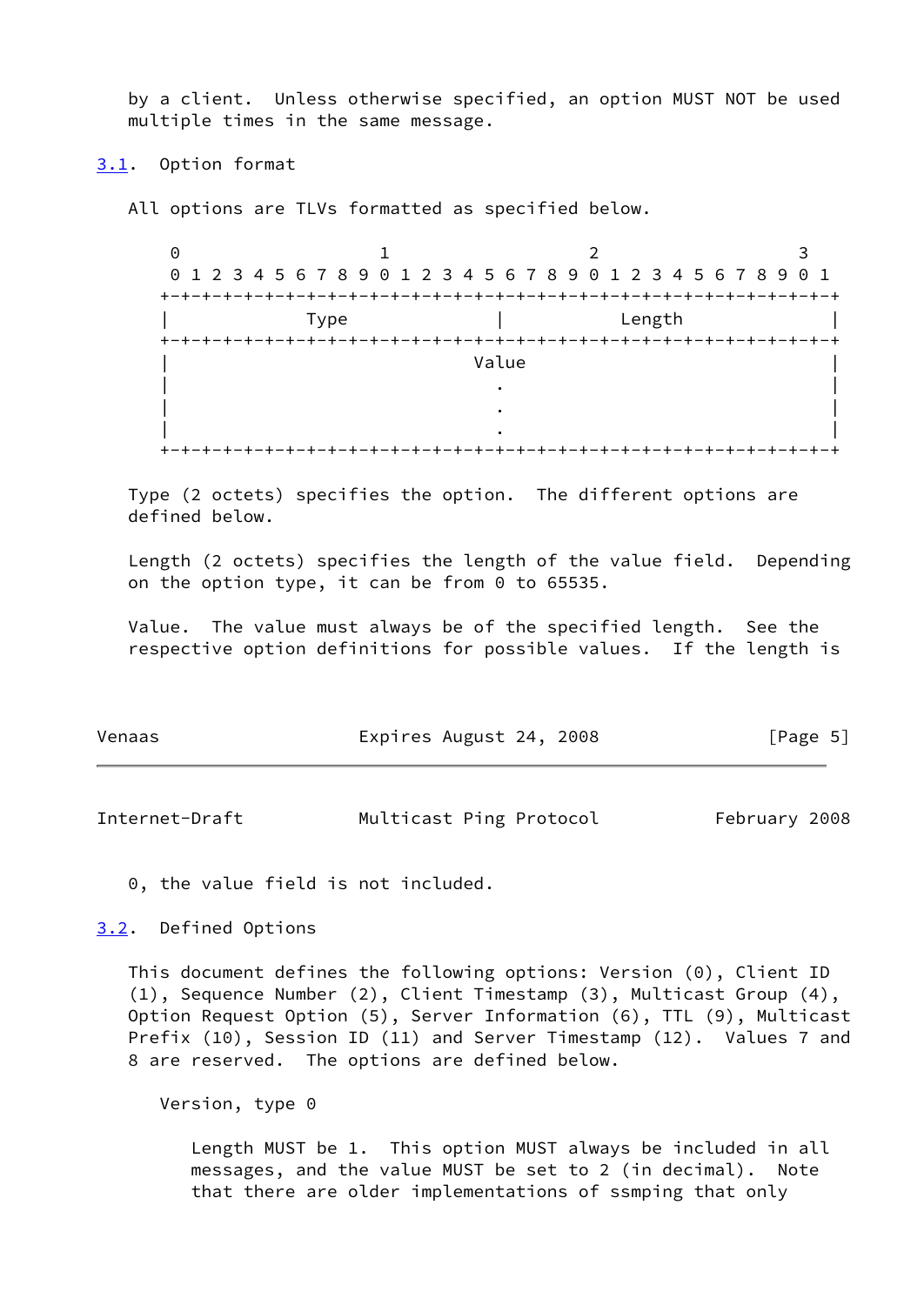partly follow this specification. They can be regarded as version 1 and do not use this option. If a server receives a message with a version other than 2 (or missing), the server SHOULD (unless it supports the particular version) send a Response message back with version set to 2. Client ID and Sequence Number options should be echoed if present. It SHOULD not include any other options. A client receiving a response with a version other than 2, MUST (unless it supports the particular version), stop sending requests to the server.

Client ID, type 1

 Length MUST be non-zero. A client SHOULD always include this option in all messages (both Init and Request). The client may use any value it likes to be able to detect whether a reply is a reply to its Init/Request or not. A server should treat this as opaque data, and simply leave it unchanged in the reply (both Server Response and Reply). The value might be a process ID, perhaps process ID combined with an IP address because it may receive multicast responses to queries from other clients. It is left to the client implementer how to make use of this option.

Sequence Number, type 2

 Length MUST be 4. A client MUST always include this in Request messages and MUST NOT include it in Init messages. A server replying to a Request message MUST copy it into the Reply (or Server Response message on error). This contains a 32 bit sequence number. The values would typically start at 1 and increase by one for each request in a sequence.

| Venaas | Expires August 24, 2008 | [Page 6] |
|--------|-------------------------|----------|
|        |                         |          |

Internet-Draft Multicast Ping Protocol February 2008

Client Timestamp, type 3

 Length MUST be 8 bytes. A client SHOULD include this in Request messages and MUST NOT include it in Init messages. A server replying to a Request message MUST copy it into the Reply. The timestamp specifies the time when the Request message is sent. The first 4 bytes specify the number of seconds since the Epoch (0000 UTC Jan 1, 1970). The next 4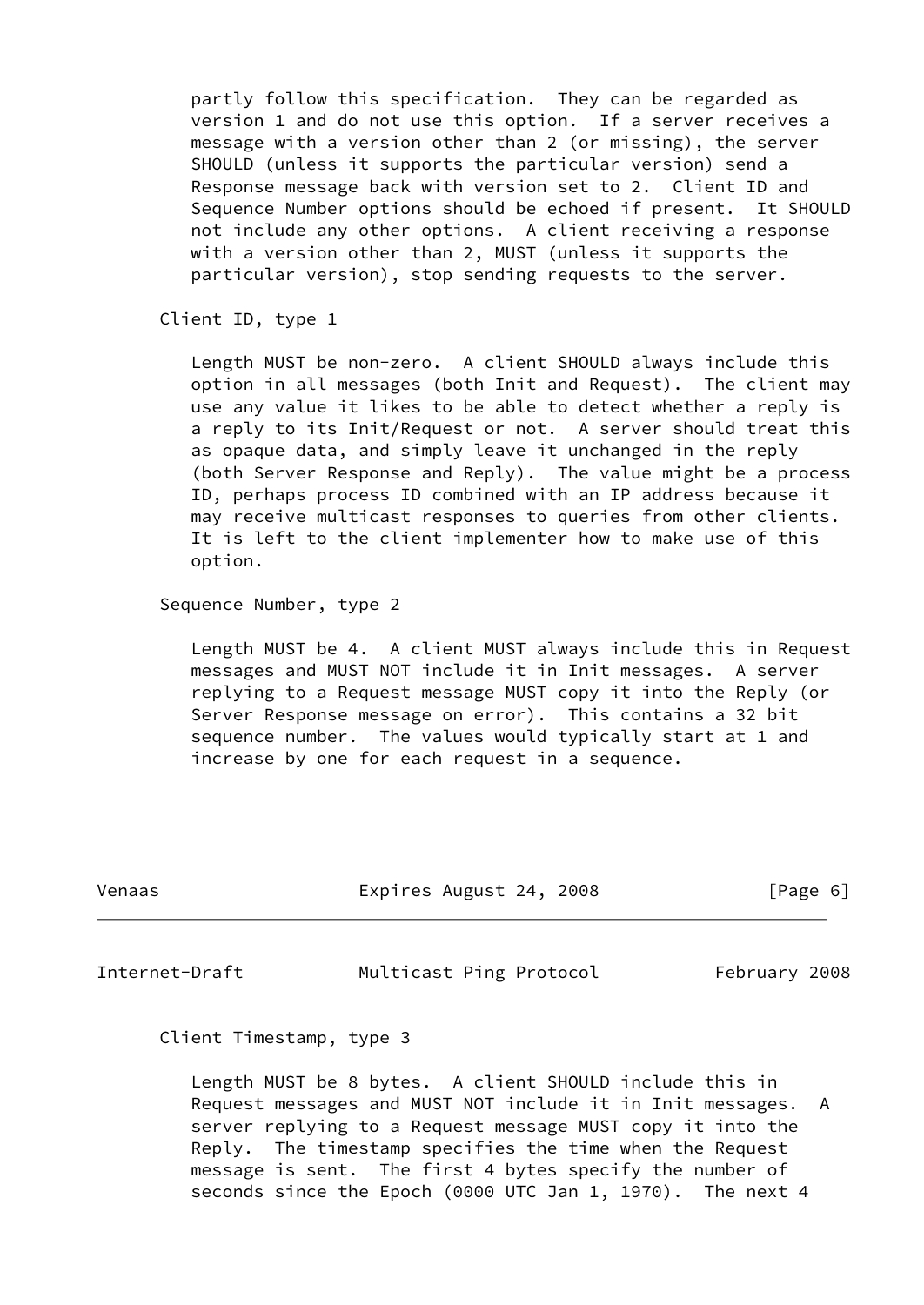bytes specify the number of microseconds since the last second since the Epoch.

Multicast group, type 4

 Length MUST be greater than 2. It MAY be used in Server Response messages to tell the client what group to use in subsequent Request messages. It MUST be used in Request messages to tell the server what group address to respond to (this group would typically be previously obtained in a Server Response message). It MUST be used in Reply messages (copied from the Request message). It MUST NOT be used in Init messages. The format of the option value is as below.

 $0$  1 2 3 0 1 2 3 4 5 6 7 8 9 0 1 2 3 4 5 6 7 8 9 0 1 2 3 4 5 6 7 8 9 0 1 +-+-+-+-+-+-+-+-+-+-+-+-+-+-+-+-+-+-+-+-+-+-+-+-+-+-+-+-+-+-+-+-+ Address Family | Multicast group address... | +-+-+-+-+-+-+-+-+-+-+-+-+-+-+-+-+ .... |

> The address family is a value 0-65535 as assigned by IANA for Internet Address Families  $[4]$  $[4]$ . This is followed by the group address. Length of the option value will be 6 for IPv4, and 18 for IPv6.

Option Request Option, type 5

 Length MUST be greater than 1. This option MAY be used in client messages (Init and Request messages). A server MUST NOT send this option, except that if it is present in a Request message, the server MUST echo it in replies (Reply message) to the Request. This option contains a list of option types for options that the client is requesting from the server. Support for this option is optional for both clients and servers. The length of this option will be a non-zero even number, since it contains one or more option types that are two octets each. The format of the option value is as below.

| Venaas         | Expires August 24, 2008 |               | [Page 7] |
|----------------|-------------------------|---------------|----------|
| Internet-Draft | Multicast Ping Protocol | February 2008 |          |
| $\Theta$       |                         |               |          |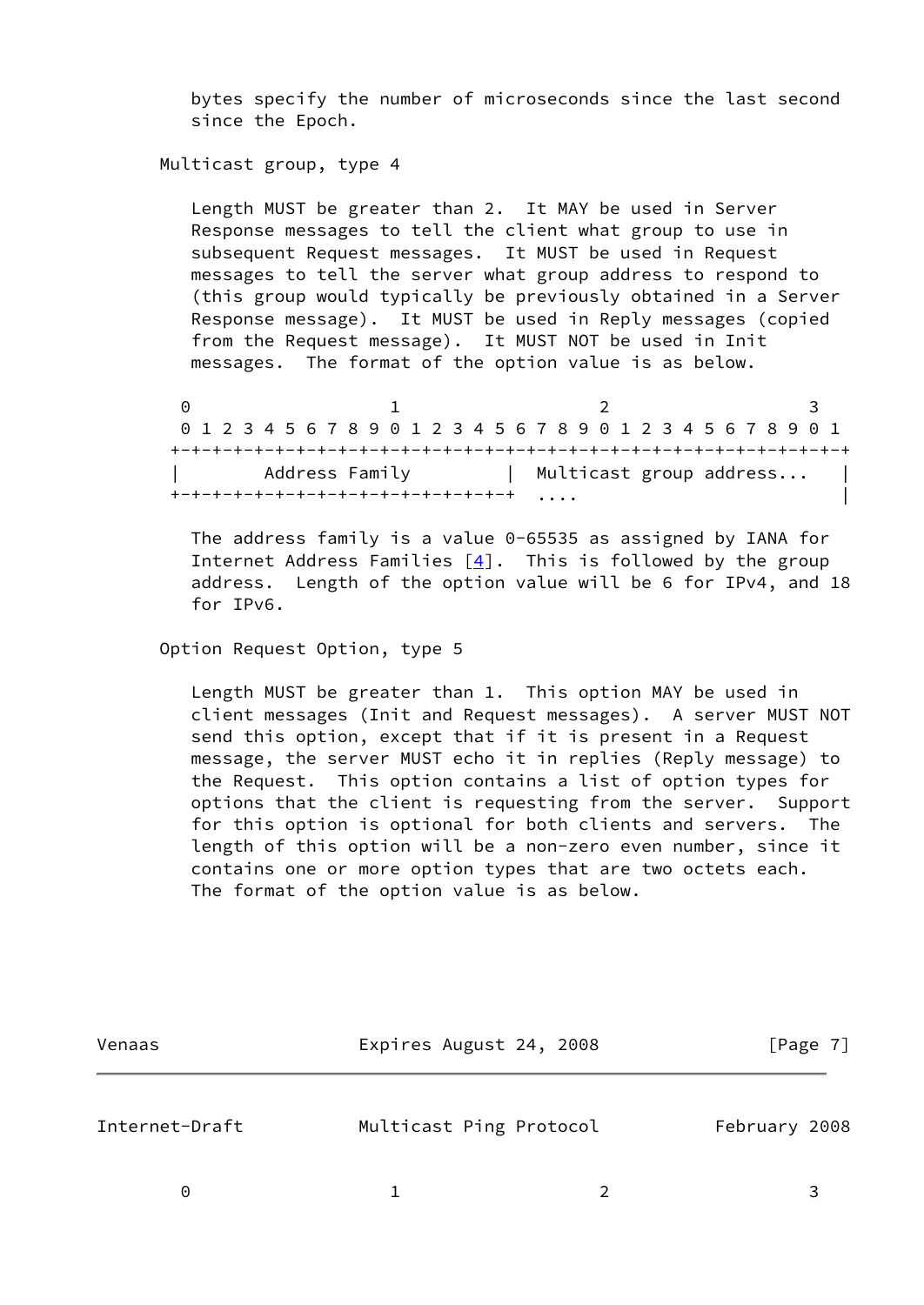|             |   | 0 1 2 3 4 5 6 7 8 9 0 1 2 3 4 5 6 7 8 9 0 1 2 3 4 5 6 7 8 9 0 1 |  |
|-------------|---|-----------------------------------------------------------------|--|
|             |   |                                                                 |  |
| Option Type |   | Option Type                                                     |  |
|             |   |                                                                 |  |
|             | . |                                                                 |  |

 This option might be used by the client to ask the server to include options like Timestamp or Server Information. A client MAY request Server Information in Init messages; it MUST NOT request it in other messages. A client MAY request a Timestamp in Request messages; it MUST NOT request it in other messages. Subject to enforcing the above restrictions, a server supporting this option SHOULD include the requested options in responses (Reply messages) to the Request containing the Option Request Option. The server may according to implementation or local configuration, not necessarily include all the requested options, or possibly none. Any options included are appended to the echoed options, similar to other options included by the server.

Server Information, type 6

 Length MUST be non-zero. It MAY be used in Server Response messages and MUST NOT be used in other messages. Support for this option is optional. A server supporting this option SHOULD add it in Server Response messages if and only if requested by the client. The value is a UTF-8 string that might contain vendor and version information for the server implementation. It may also contain information on which options the server supports. An interactive client MAY support this option, and SHOULD then allow a user to request this string and display it.

Reserved, type 7

 This option code value was used by early implementations for an option that is now deprecated. This option should no longer be used. Clients MUST NOT use this option. Servers MUST treat it as an unknown option (not process it if received, but if received in a Request message, it MUST be echoed in the Reply message).

Reserved, type 8

 This option code value was used by early implementations for an option that is now deprecated. This option should no longer be used. Clients MUST NOT use this option. Servers MUST treat it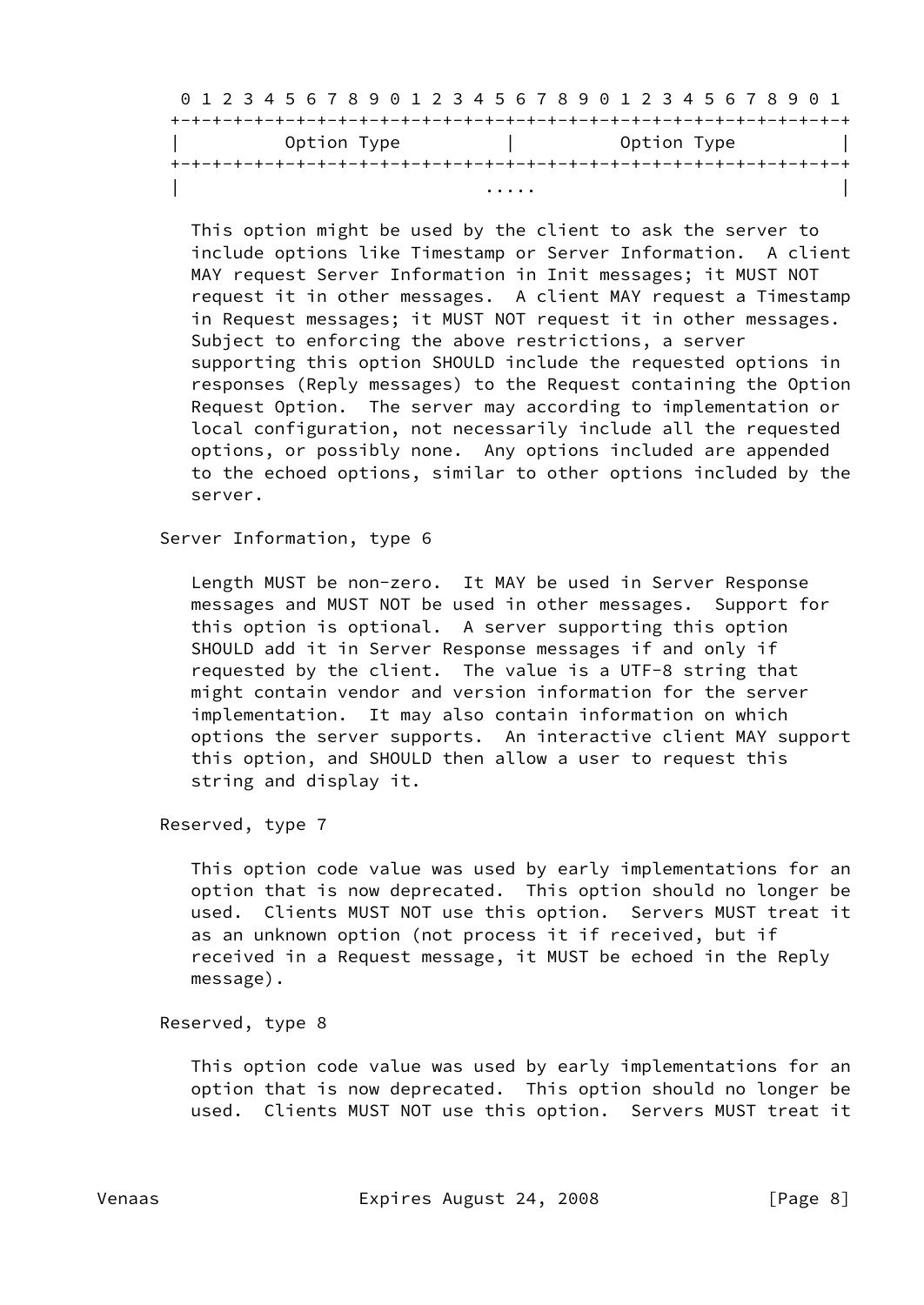as an unknown option (not process it if received, but if received in a Request message, it MUST be echoed in the Reply message).

#### TTL, type 9

 Length MUST be 1. This option contains a single octet specifying the TTL of a Reply message. Every time a server sends a unicast or multicast Reply message, it SHOULD include this option specifying the TTL. This is used by clients to determine the number of hops the messages have traversed. It MUST NOT be used in other messages. A server SHOULD specify this option if it knows what the TTL of the Reply will be. In general the server can specify a specific TTL to the host stack. Note that the TTL is not necessarily the same for unicast and multicast.

Multicast Prefix, type 10

 Length MUST be greater than 2. It MAY be used in Init messages to request a group within the prefix(es), it MAY be used in Server Response messages to tell the client what prefix(es) it may try to obtain a group from. It MUST NOT be used in Request/Reply messages. Note that this option MAY be included multiple times to specify multiple prefixes.

| 0 1 2 3 4 5 6 7 8 9 0 1 2 3 4 5 6 7 8 9 0 1 2 3 4 5 6 7 8 9 0 1 |                                 |          |
|-----------------------------------------------------------------|---------------------------------|----------|
|                                                                 |                                 |          |
| Address Family                                                  | Prefix Length   Partial address |          |
|                                                                 |                                 | $\cdots$ |

 The address family is a value 0-65535 as assigned by IANA for Internet Address Families  $[4]$  $[4]$ . This is followed by a prefix length (4-32 for IPv4, 8-128 for IPv6, or 0 for the special 'wildcard' use discussed below), and finally a group address. For any family, prefix length 0 means that any multicast address from that family is acceptable. This is what we call 'wildcard'. The group address need only contain enough octets to cover the prefix length bits (i.e., the group address would have to be 3 octets long if the prefix length is 17-24, and there need be no group address for the wildcard with prefix length 0). Any bits past the prefix length MUST be ignored. For IPv4, the option value length will be 4-7, while for IPv6, it will be 4-19, and for the wildcard, it will be 3.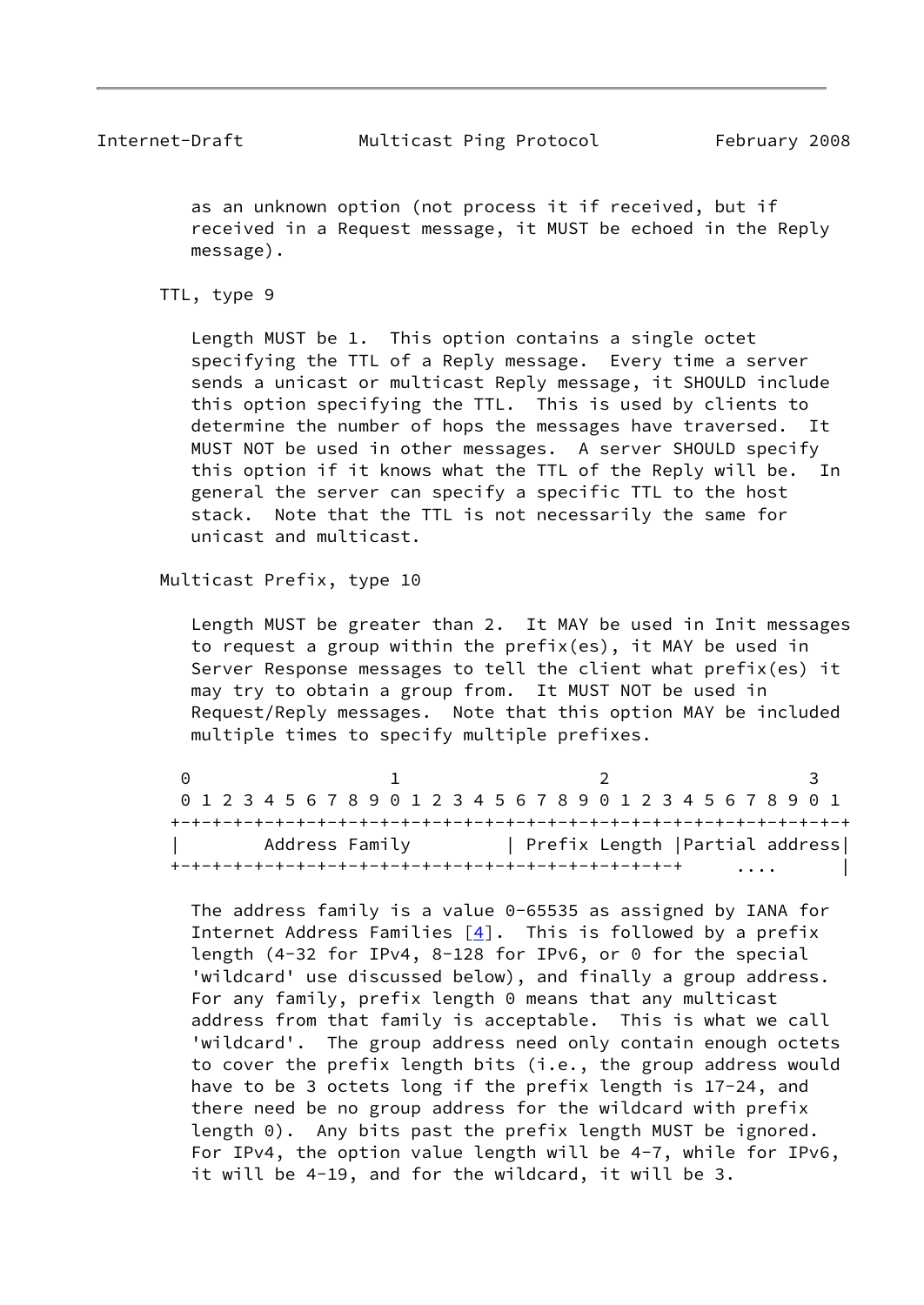Venaas Expires August 24, 2008 [Page 9]

<span id="page-10-1"></span>Internet-Draft Multicast Ping Protocol February 2008

Session ID, type 11

 Length MUST be non-zero. A server MAY include this in Server Response and Reply messages. If a client receives this option in a message, the client MUST echo the Session ID option in subsequent Request messages, with the exact same value, until the next message is received from the server. If the next message from the server has no Session ID or a new Session ID value, the client should do the same, either not use the Session ID, or use the new value. The Session ID may help the server in keeping track of clients and possibly manage per client state. It is left to the server implementer to decide whether it is useful and how to make use of it.

Server Timestamp, type 12

 Length MUST be 8 bytes. A server supporting this option, SHOULD include it in Reply messages, if requested by the client. The timestamp specifies the time when the Reply message is sent. The first 4 bytes specify the number of seconds since the Epoch (0000 UTC Jan 1, 1970). The next 4 bytes specify the number of microseconds since the last second since the Epoch.

<span id="page-10-0"></span>[4](#page-10-0). Packet Format

 The format of all messages is a one octet message type, directly followed by a variable number of options.

0 1 2 3 0 1 2 3 4 5 6 7 8 9 0 1 2 3 4 5 6 7 8 9 0 1 2 3 4 5 6 7 8 9 0 1 +-+-+-+-+-+-+-+-+-+-+-+-+-+-+-+-+-+-+-+-+-+-+-+-+-+-+-+-+-+-+-+-+ Type | Options ... +-+-+-+-+-+-+-+-+ . | | . | | . | +-+-+-+-+-+-+-+-+-+-+-+-+-+-+-+-+-+-+-+-+-+- .....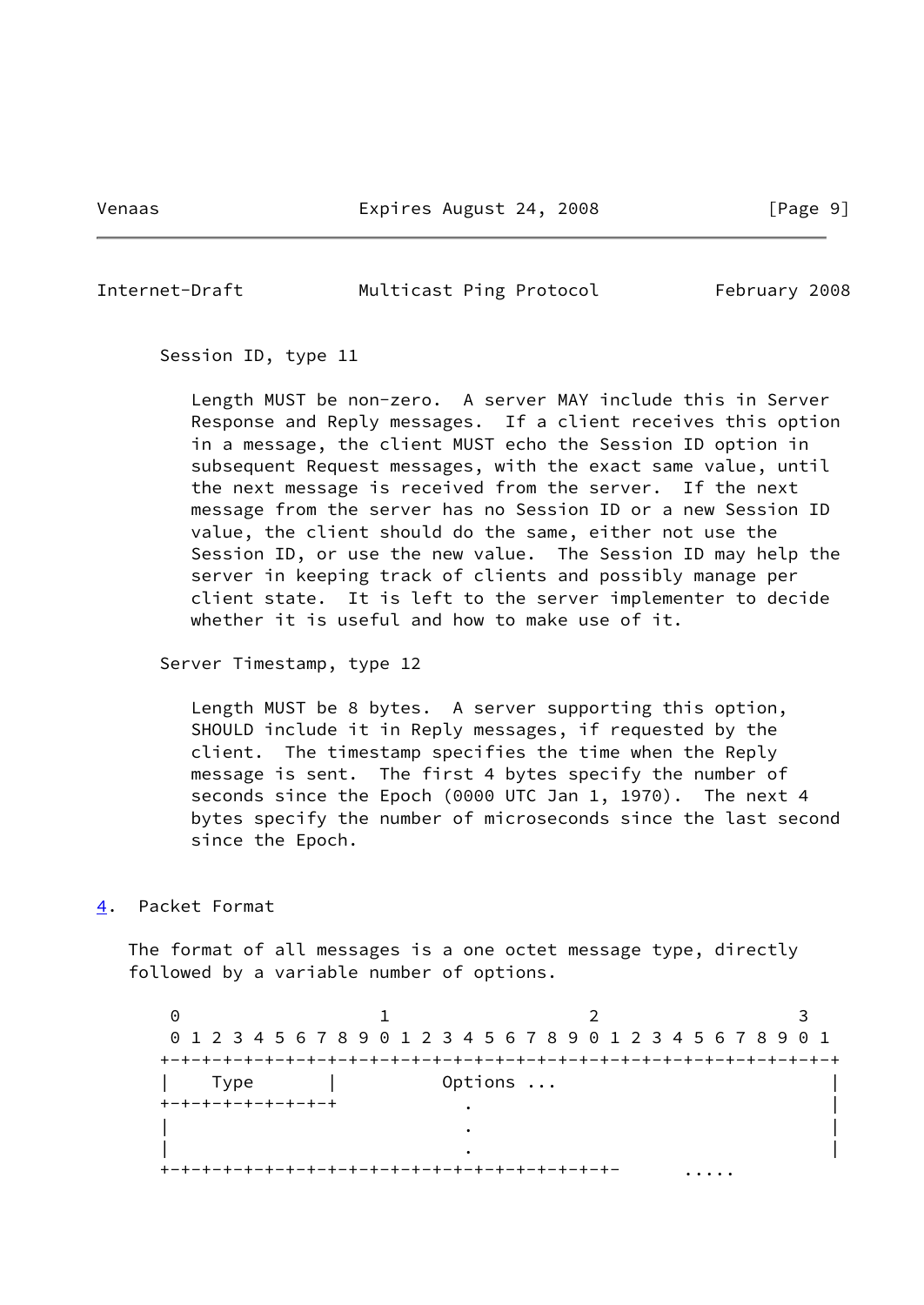There are four message types defined. Type 81 (the character Q in ASCII) specifies an Echo Request (Query). Type 65 (the character A in ASCII) specifies an Echo Reply (Answer). Type 73 (the character I in ASCII) is an Init message, and type 83 (the character S in ASCII) is a Server Response message.

 The options directly follow the type octet and are not aligned in any way (no spacing or padding), i.e., options might start at any octet boundary. The option format is specified above.

| Venaas | Expires August 24, 2008 |  |  |  | [Page 10] |  |
|--------|-------------------------|--|--|--|-----------|--|
|--------|-------------------------|--|--|--|-----------|--|

<span id="page-11-1"></span>Internet-Draft Multicast Ping Protocol February 2008

<span id="page-11-0"></span>[5](#page-11-0). Message types and options

 There are four message types defined. We will now describe each of the message types and which options they may contain.

Init, type 73

 This message is sent by a client to request information from a server. It is mainly used for requesting a group address, but it may also be used to check which group prefixes the server may provide groups from, or other server information. It MUST include a Version option, and SHOULD include a Client ID. It MAY include Option Request and Multicast Prefix Options. This message is a request for a group address if and only if it contains Multicast Prefix options. If multiple Prefix options are included, they should be in prioritised order. I.e., the server will consider the prefixes in the order they are specified, and if it finds a group for a prefix, it will only return that one group, not considering the remaining prefixes.

Server Response, type 83

 This message is sent by a server. Either as a response to an Init, or in response to a Request. When responding to Init, it may provide the client with a multicast group (if requested by the client), or it may provide other server information. In response to a Request, the message tells the client to stop sending Requests. The Version option MUST always be included. Client ID and Sequence Number options are echoed if present in the client message. When providing a group to the client, it includes a Multicast Group option. It SHOULD include Server Information and Prefix options if requested.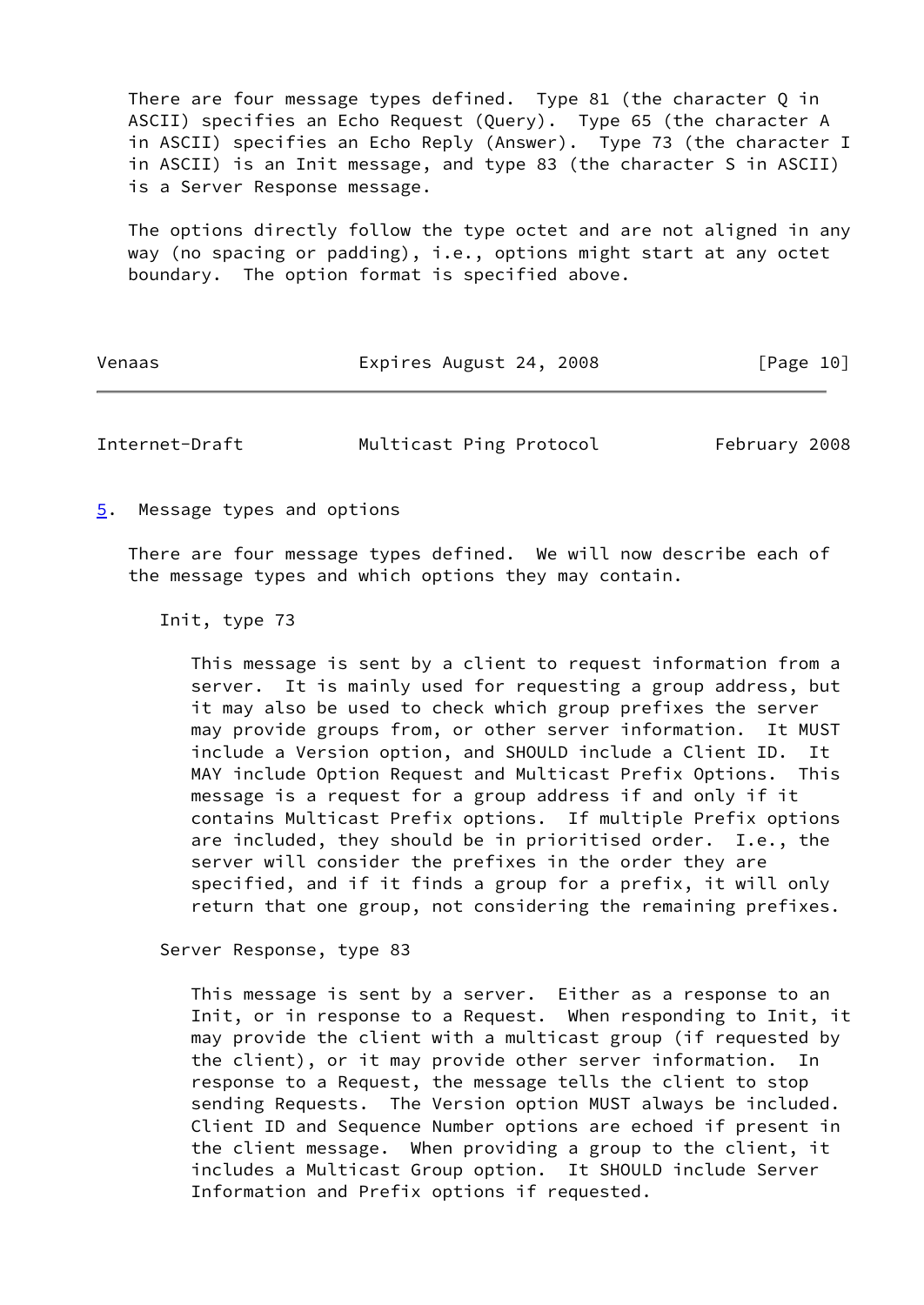#### Echo Request, type 81

 This message is sent by a client, asking the server to send unicast and multicast replies. It MUST include Version, Sequence Number and Multicast Group options. If the last message (if any) received from the server contained a Session ID, then this MUST also be included. It SHOULD include Client ID and Client Timestamp options. It MAY include an Option Request option.

Echo Reply, type 65

 This message is sent by a server in response to an Echo Request message. This message is always sent in pairs, one as unicast and one as multicast. The contents of the messages are mostly

| Venaas | Expires August 24, 2008 | [Page 11] |
|--------|-------------------------|-----------|
|        |                         |           |

<span id="page-12-0"></span>Internet-Draft Multicast Ping Protocol February 2008

 the same. The server echoes most of the options from the Echo Request (any options in the Request that are unsupported by the server, are always echoed). The only option that may be present in the Request which is not always echoed, is the Session ID option. In most cases the server would echo it, but the server may also change or omit it. The two Reply messages SHOULD both contain a TTL option (not necessarily equal), and both SHOULD also contain Server Timestamps (not necessarily equal) when requested.

 For the reader's convenience we provide the matrix below, showing what options can go in what messages.

| Option / Message Type   Init   Server Response   Request |            |             |               | Reply         |
|----------------------------------------------------------|------------|-------------|---------------|---------------|
| Version $(0)$                                            | MUST       | <b>ECHO</b> | MUST          | <b>ECHO</b>   |
| Client ID $(1)$                                          | SHOULD     | <b>ECHO</b> | SHOULD        | <b>ECHO</b>   |
| Sequence Number (2)                                      | NOT        | <b>ECHO</b> | MUST          | <b>ECHO</b>   |
| Client Timestamp (3)                                     | NOT        | NOT.        | <b>SHOULD</b> | <b>ECHO</b>   |
| Multicast Group (4)                                      | NOT        | MAY         | MUST          | <b>ECHO</b>   |
| Option Request (5)                                       | MAY        | NOT         | MAY           | <b>ECHO</b>   |
| Server Information (6)                                   | <b>NOT</b> | <b>RQ</b>   | NOT           | NOT           |
| Reserved (7)                                             | NOT        | <b>NOT</b>  | NOT           | <b>ECHO</b>   |
| Reserved (8)                                             | NOT        | NOT         | NOT           | <b>ECHO</b>   |
| (9)<br>TTL.                                              | NOT        | NOT         | NOT           | <b>SHOULD</b> |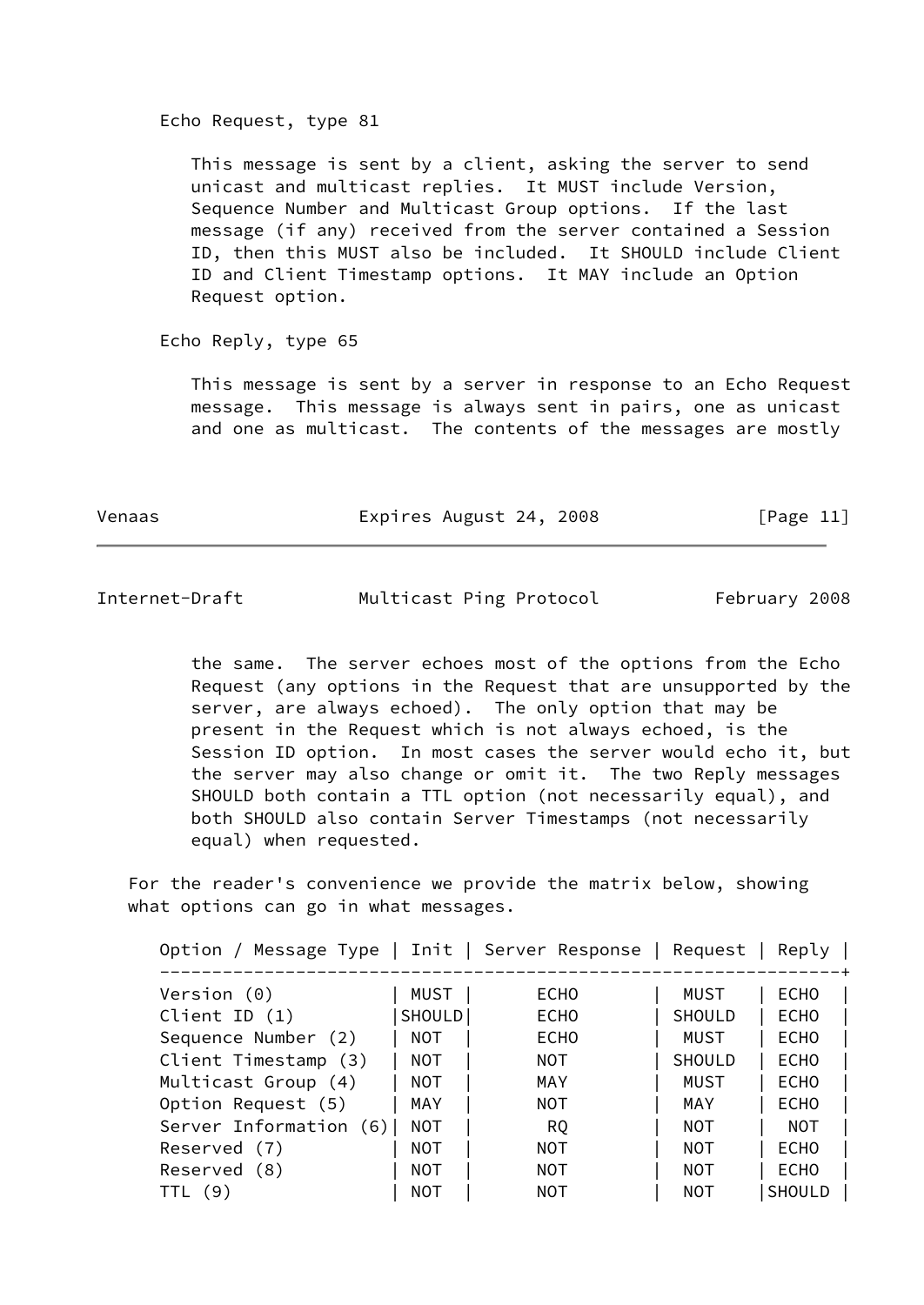| Multicast Prefix (10)   MAY | MAY | NOT  | NOT  |
|-----------------------------|-----|------|------|
| Session ID (11)   NOT       | MAY | ECHO | MAY  |
| Server Timestamp (12)   NOT | NOT | NOT  | I RO |

 NOT means that the option MUST NOT be included. ECHO for a server means that if the option is specified by the client, then the server MUST echo the option in the response, with the exact same option value. ECHO for a client means that it MUST echo the option it got in the last message from the server in any subsequent messages it sends. RQ means that the server SHOULD include the option in the response, when requested by the client using the Option Request option.

## <span id="page-13-0"></span>[6](#page-13-0). Client Behaviour

We will consider how a typical interactive client using the above protocol would behave. A client need only require a user to specify the unicast address of the server. It can then send an Init message with a prefix option containing the desired address family and zero prefix length (wildcard entry). The server is then free to decide which group, from the specified family, it should return. A client may also allow a user to specify group address(es) or prefix(es) (for

| Expires August 24, 2008<br>Venaas |  |  | [Page 12] |
|-----------------------------------|--|--|-----------|
|-----------------------------------|--|--|-----------|

Internet-Draft Multicast Ping Protocol February 2008

 IPv6, the user may only be required to specify a scope or an RP address, from which the client can construct the desired prefix, possibly embedded-RP). From this the client can specify one or more prefix options in an Init message to tell the server which address it would prefer. If the user specifies a group address, that can be encoded as a prefix of maximal length (e.g. 32 for IPv4). The prefix options are in prioritised order, i.e., the client should put the most preferred prefix first.

 If the client receives a Server Response message containing a group address it can start sending Request messages, see the next paragraph. If there is no group address option, it would typically exit with an error message. The server may have included some prefix options in the Server Response. The client may use this to provide the user some feedback on what prefixes or scopes are available.

 Assuming the client got a group address in a Server Response, it can start pinging. Before it does that, it should let the user know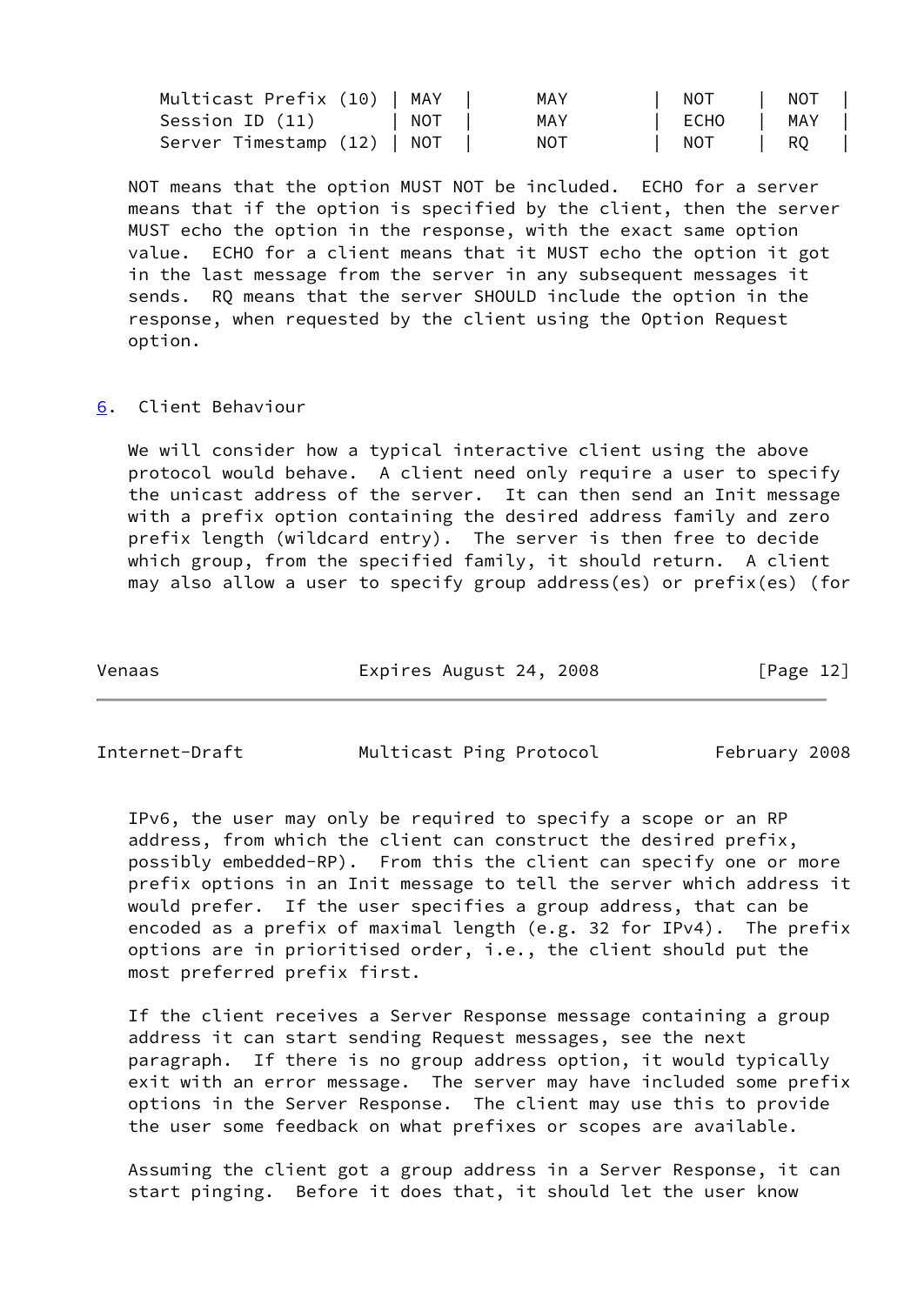which group is being used. Normally, a client should send at most one ping request per second. When sending ping Requests, the client must always include the group option. If the last message from the server contained a Session ID, then it must also include that with the same value. Typically it would receive a Session ID in a Server Response together with the group address, and then the ID would stay the same during the entire ping sequence. However, if for instance the server process is restarted, it may still be possible to continue pinging but the Session ID may be changed by the server. Hence a client implementation must always use the last Session ID it received, and not necessarily the one from the Server Response message. If a client receives a Server Response message in response to a Request message (that is, a Server Response message containing a sequence number), this means there is an error and it should stop sending Requests. This may for instance happen after server restart.

 The client may allow the user to request server information. If the user requests server information, the client can send an Init message with no prefix options, but with an Option Request Option, requesting the server to return a Server Information option. The server will return server information if supported, and it may also return a list of prefixes it supports. It will however not return a group address. The client may also try to obtain only a list of prefixes by sending an Init message with no prefixes and not requesting any specific options.

 Note that a client may pick a multicast group and send Request messages without first going through the Init - Server Response negotiation. If this is supported by the server and the server is okay with the group used, the server can then send Reply messages as

| Venaas | Expires August 24, 2008 | [Page 13] |
|--------|-------------------------|-----------|
|        |                         |           |

<span id="page-14-1"></span>Internet-Draft Multicast Ping Protocol February 2008

 usual. If the server is not okay, it will send a Server Response telling the client to stop.

#### <span id="page-14-0"></span>[7](#page-14-0). Server Behaviour

We will consider how a typical server using the above protocol would behave. First we consider how to respond to Init messages. If the Init message contains prefix options, the server should look at them in order and see if it can assign a multicast address from the given prefix. The server would be configured, possibly have a default,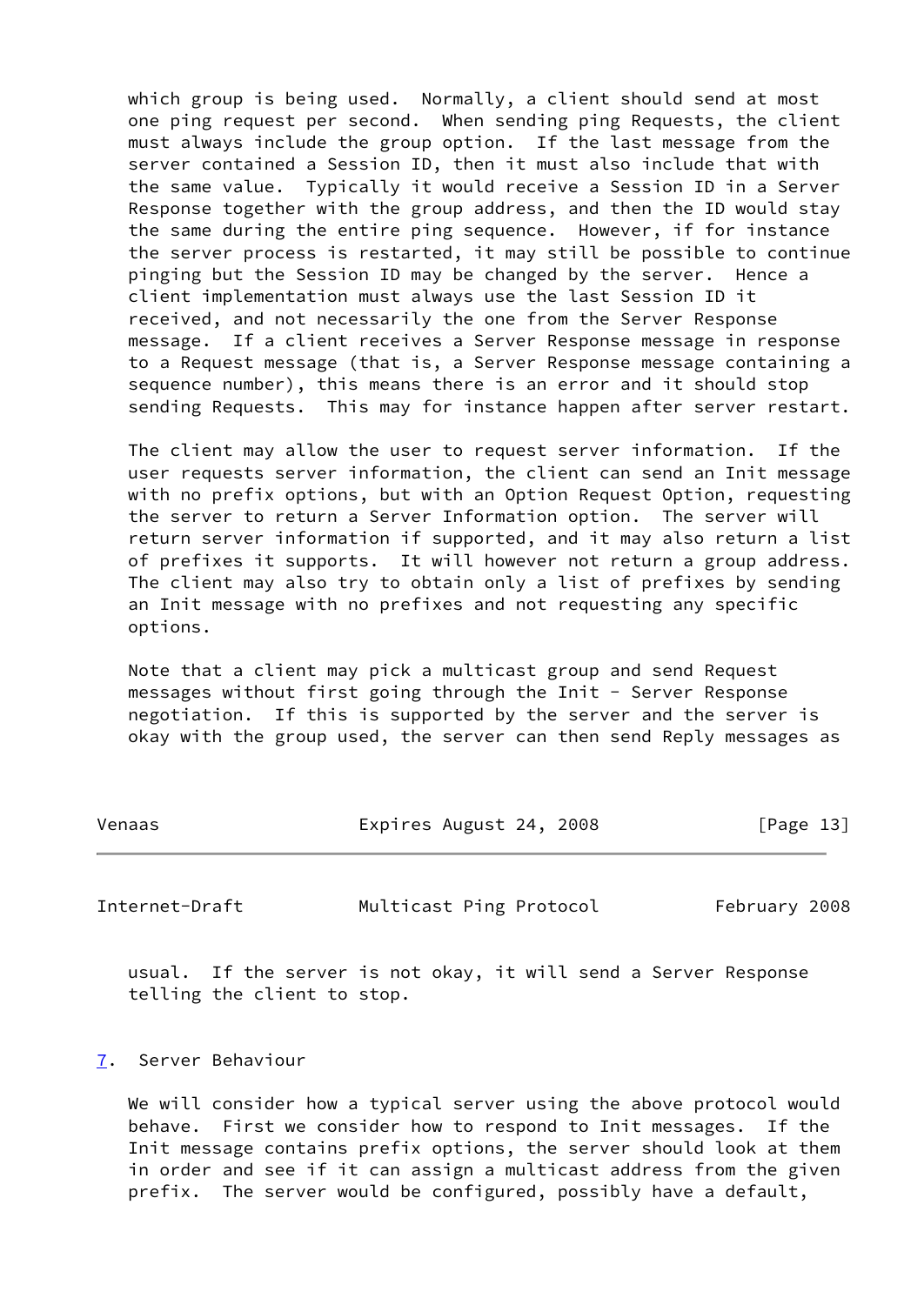specifying which groups it can offer. It may have a large pool just picking a group at random, possibly choose a group based on hashing of the clients IP address or identifier, or just use a fixed group. It is left to the server to decide whether it should allow the same address to be used simultaneously by multiple clients. If the server finds a suitable group address, it returns this in a group option in a Server Response message. The server may additionally include a Session ID. This may help the server if it is to keep some state, for instance for making sure the client uses the group it got assigned. A good Session ID would be a random byte string that is hard to predict. If the server cannot find a suitable group address, or if there were no prefixes in the Init message, it may send a Server Response message containing prefix options listing what prefixes may be available to the client. Finally, if the Init message requests the Server Information option, it should include that.

 When the server receives a Request message, it may first check that the group address and Session ID (if provided) are valid. If the server is satisfied, it will send a unicast Reply message back to the client, and also a multicast Reply message to the group address. The Reply messages contain the exact options and in the same order, as in the Request, and after that the server adds a TTL option and additional options if needed. E.g., it may add a timestamp if requested by the client. If the server is not happy with the Request (bad group address or Session ID, request is too large etc), it may send a Server Response message asking the client to stop. This Server Response must echo the sequence number from the Request. This Server Response may contain group prefixes from which a client can try to request a group address. The unicast and multicast Reply messages have identical UDP payload apart from possibly TTL and timestamp option values.

 Note that the server may receive Request messages with no prior Init message. This may happen when the server restarts or if a client sends a Request with no prior Init message. The server may go ahead and respond if it is okay with the group used. In the responses it

Venaas **Expires August 24, 2008** [Page 14]

<span id="page-15-0"></span>Internet-Draft Multicast Ping Protocol February 2008

 may add a Session ID which will then be in later requests from the client. If the group is not okay, the server sends back a Server Response. The Response is just as if it got an Init message with no prefixes. If the server adds or modifies the SessionID in replies,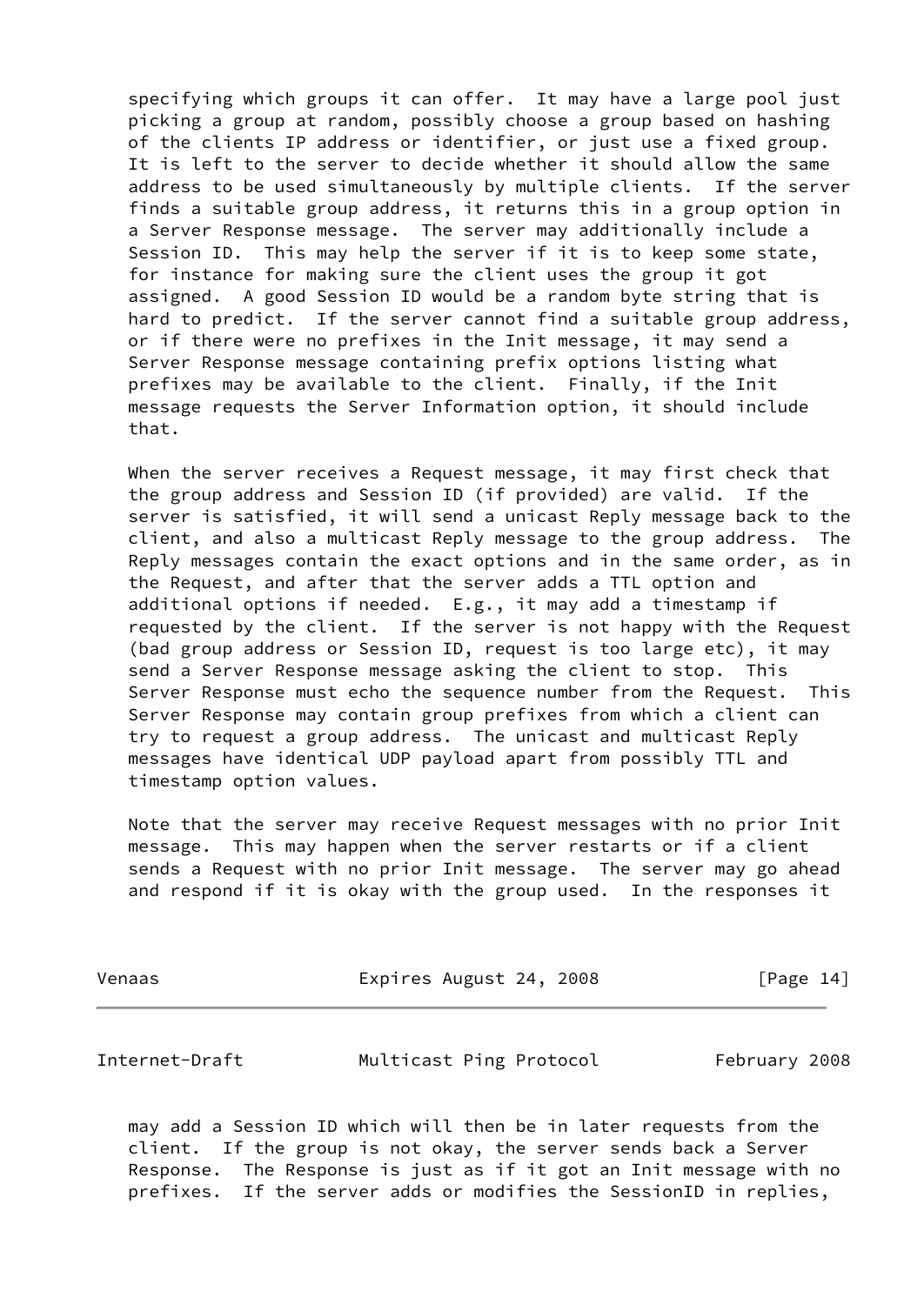it must use the exact same SessionID in the unicast and multicast replies.

 By default, a server should perform rate limiting and for a given client, respond to at most one Request message per second. A leaky bucket algorithm is suggested, where the rate can be higher for a few seconds, but the average rate should by default be limited to a message per client per second.

## <span id="page-16-0"></span>[8](#page-16-0). Recommendations for Implementers

 The protocol as specified is fairly flexible and leaves a lot of freedom for implementers. In this section we present some recommendations.

 Server administrators should be able to configure one or multiple group prefixes in a server implementation. When deploying servers on the Internet and in other environments, the server administrator should be able to restrict the server to respond to only a few multicast groups which should not be currently used by multicast applications. A server implementation should also provide flexibility for an administrator to apply various policies to provide one or multiple group prefixes to specific clients. One such policy could be to use the client IP address if it can be trusted.

 Servers must perform rate limiting, to guard against this protocol being used for DoS attacks. By default, clients should send at most one request per second, and servers should perform rate limiting if a client sends more frequent requests. Server implementations should provide administrative control of which client IP addresses to serve, and may also allow certain clients to perform more rapid requests. Implementers of applications/tools using this protocol should consider the UDP guidelines  $[6]$  $[6]$ , in particular if clients are to send, or servers are to accept, requests at rates exceeding one per second.

## <span id="page-16-1"></span>[9](#page-16-1). Acknowledgements

 The ssmping concept was proposed by Pavan Namburi, Kamil Sarac and Kevin C. Almeroth in the paper SSM-Ping: A Ping Utility for Source Specific Multicast, and also the Internet Draft [draft-sarac-mping-00.txt](https://datatracker.ietf.org/doc/pdf/draft-sarac-mping-00.txt). Mickael Hoerdt has contributed with

Venaas Expires August 24, 2008 [Page 15]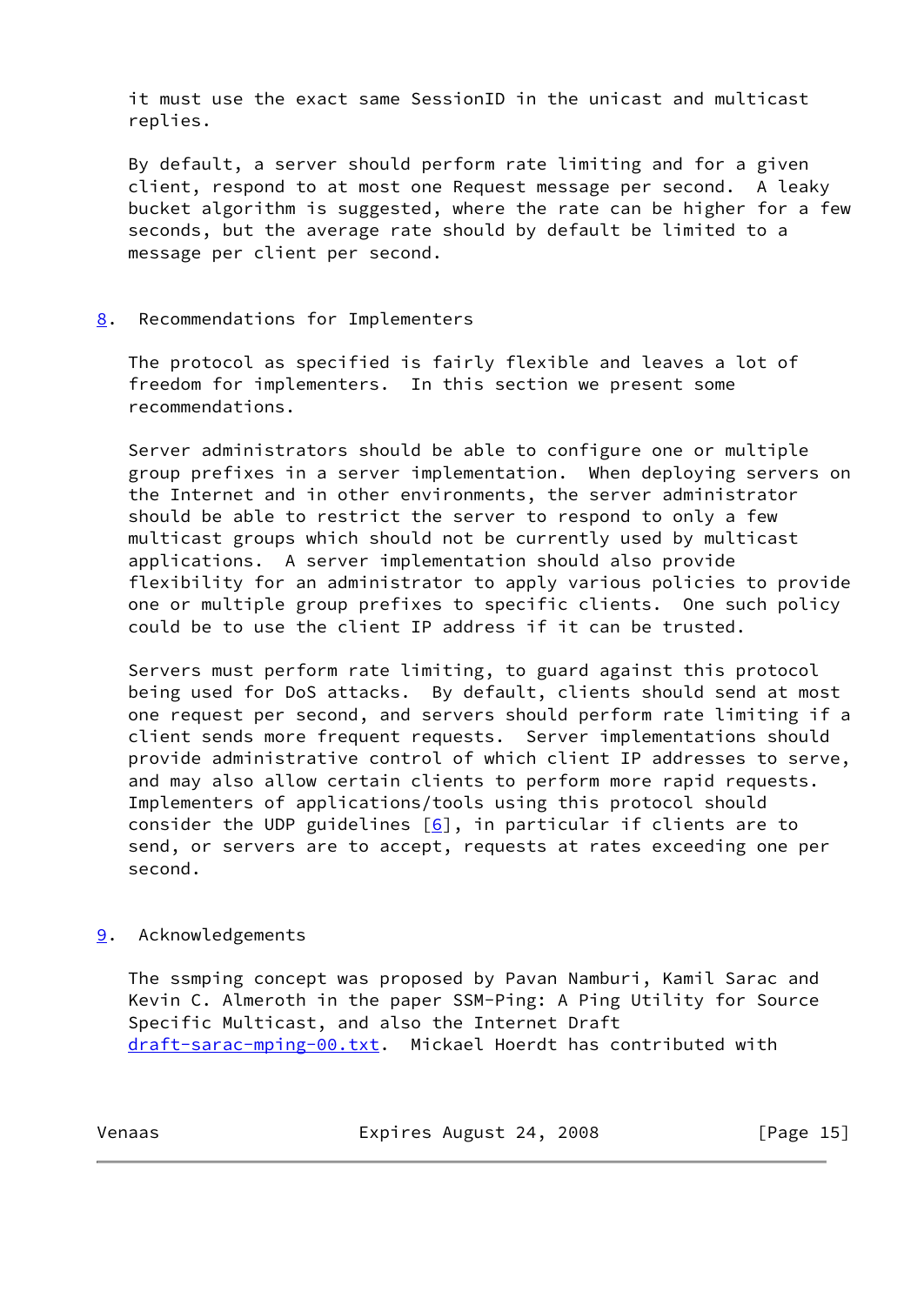<span id="page-17-1"></span> several ideas. Alexander Gall, Nicholas Humfrey, Nick Lamb and Dave Thaler have contributed in different ways to the implementation of the ssmping tools at  $[5]$ . Many people in communities like TERENA, Internet2 and the M6Bone have used early implementations of ssmping and provided feedback that have influenced the current protocol. Thanks to Kevin Almeroth, Toerless Eckert, Gorry Fairhurst, Alfred Hoenes, Liu Hui, Bharat Joshi, Olav Kvittem, Hugo Santos, Kamil Sarac, Pekka Savola, Trond Skjesol and Cao Wei for reviewing and providing feedback on this draft. In particular Hugo, Gorry and Bharat have provided lots of input on several revisions of the draft

#### <span id="page-17-0"></span>[10.](#page-17-0) IANA Considerations

 IANA is requested to provide a UDP port number for use by this protocol, and also to provide registries for message and option types.

 There should be a message types registry. Message types are in the range 0-255. Message types 0-191 can be assigned referencing an RFC (it may be Informational), while types 192-255 are freely available for experimental, private or vendor specifc use. The registry should include the messages defined in **Section 5** 

 There should also be an option type registry. Option types 0-49151 can be assigned referencing an RFC (it may be Informational), while types 49152-65535 are freely available for experimental, private or vendor specifc use. The registry should include the options defined in [Section 3.2](#page-5-1).

#### <span id="page-17-2"></span>[11.](#page-17-2) Security Considerations

 There are some security issues to consider. One is that a host may send a request with an IP source address of another host, and make an arbitrary multicast ping server on the Internet send packets to this other host. This behaviour is fairly harmless. The worst case is if the host receiving the unicast replies also happen to be joined to the multicast group used. In this case, there would be an amplification effect where the host receives twice as many replies as there are requests sent.

 Server implementations should allow administrators to restrict which groups a server responds to, and also perform rate limiting. This is discussed in **Section 8**).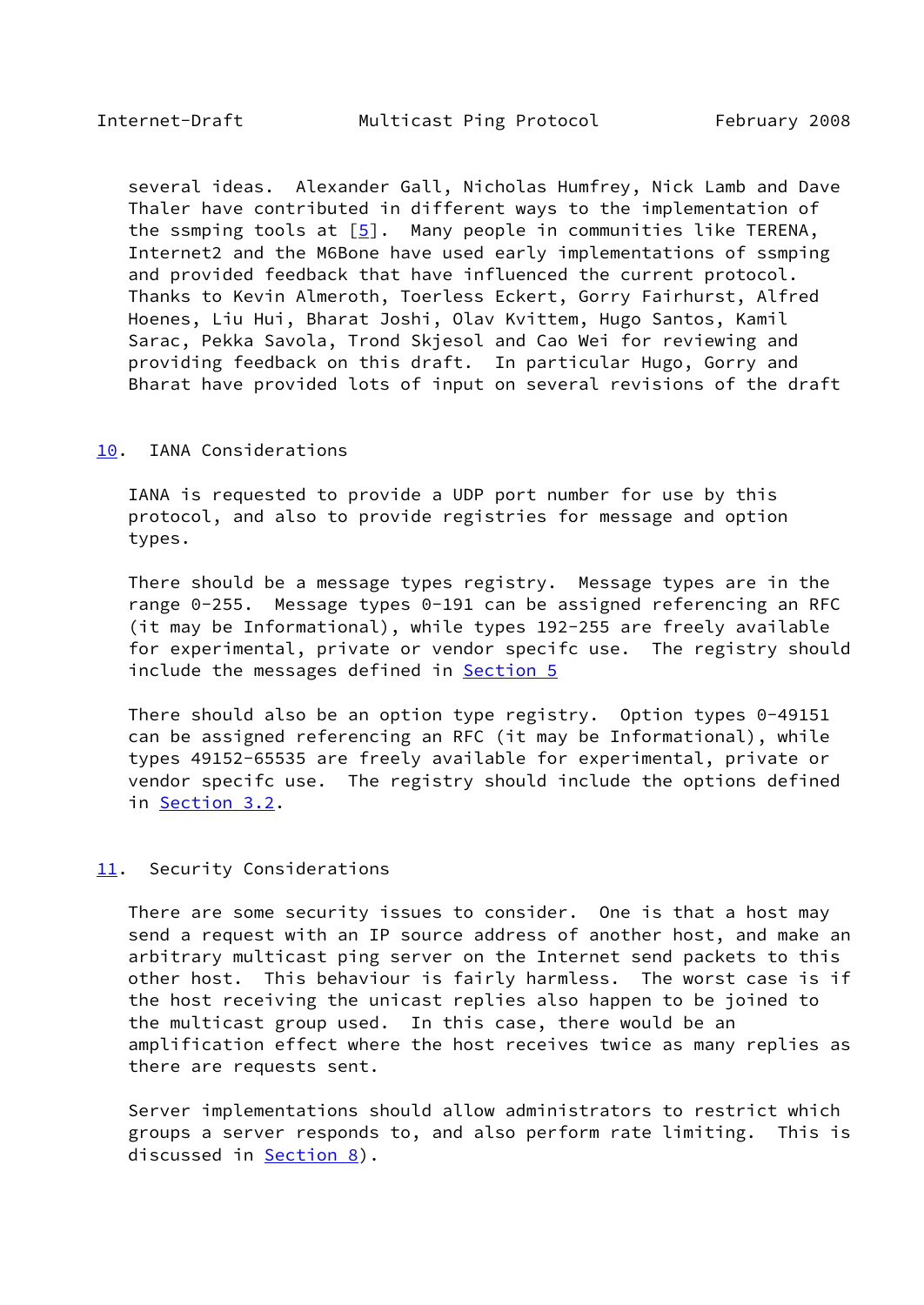# <span id="page-18-1"></span>[12.](#page-18-1) References

<span id="page-18-2"></span>

| Venaas                        | Expires August 24, 2008 | [Page 16]     |
|-------------------------------|-------------------------|---------------|
| Internet-Draft                | Multicast Ping Protocol | February 2008 |
| Normative References<br>12.1. |                         |               |

- <span id="page-18-3"></span><span id="page-18-0"></span> [1] Bradner, S., "Key words for use in RFCs to Indicate Requirement Levels", [BCP 14](https://datatracker.ietf.org/doc/pdf/bcp14), [RFC 2119](https://datatracker.ietf.org/doc/pdf/rfc2119), March 1997.
- <span id="page-18-5"></span>[2] Postel, J., "User Datagram Protocol", STD 6, [RFC 768](https://datatracker.ietf.org/doc/pdf/rfc768), August 1980.
- <span id="page-18-6"></span> [3] Deering, S. and R. Hinden, "Internet Protocol, Version 6 (IPv6) Specification", [RFC 2460](https://datatracker.ietf.org/doc/pdf/rfc2460), December 1998.
- <span id="page-18-8"></span> [4] "IANA, Address Family Numbers", [<http://www.iana.org/assignments/address-family-numbers](http://www.iana.org/assignments/address-family-numbers)>.
- <span id="page-18-9"></span><span id="page-18-7"></span><span id="page-18-4"></span>[12.2](#page-18-4). Informative References
	- [5] "ssmping implementation", [<http://www.venaas.no/multicast/ssmping/](http://www.venaas.no/multicast/ssmping/)>.
	- [6] Eggert, L. and G. Fairhurst, "UDP Usage Guidelines for Application Designers", [draft-ietf-tsvwg-udp-guidelines-05](https://datatracker.ietf.org/doc/pdf/draft-ietf-tsvwg-udp-guidelines-05) (work in progress), February 2008.

Author's Address

 Stig Venaas UNINETT Trondheim NO-7465 Norway

Email: venaas@uninett.no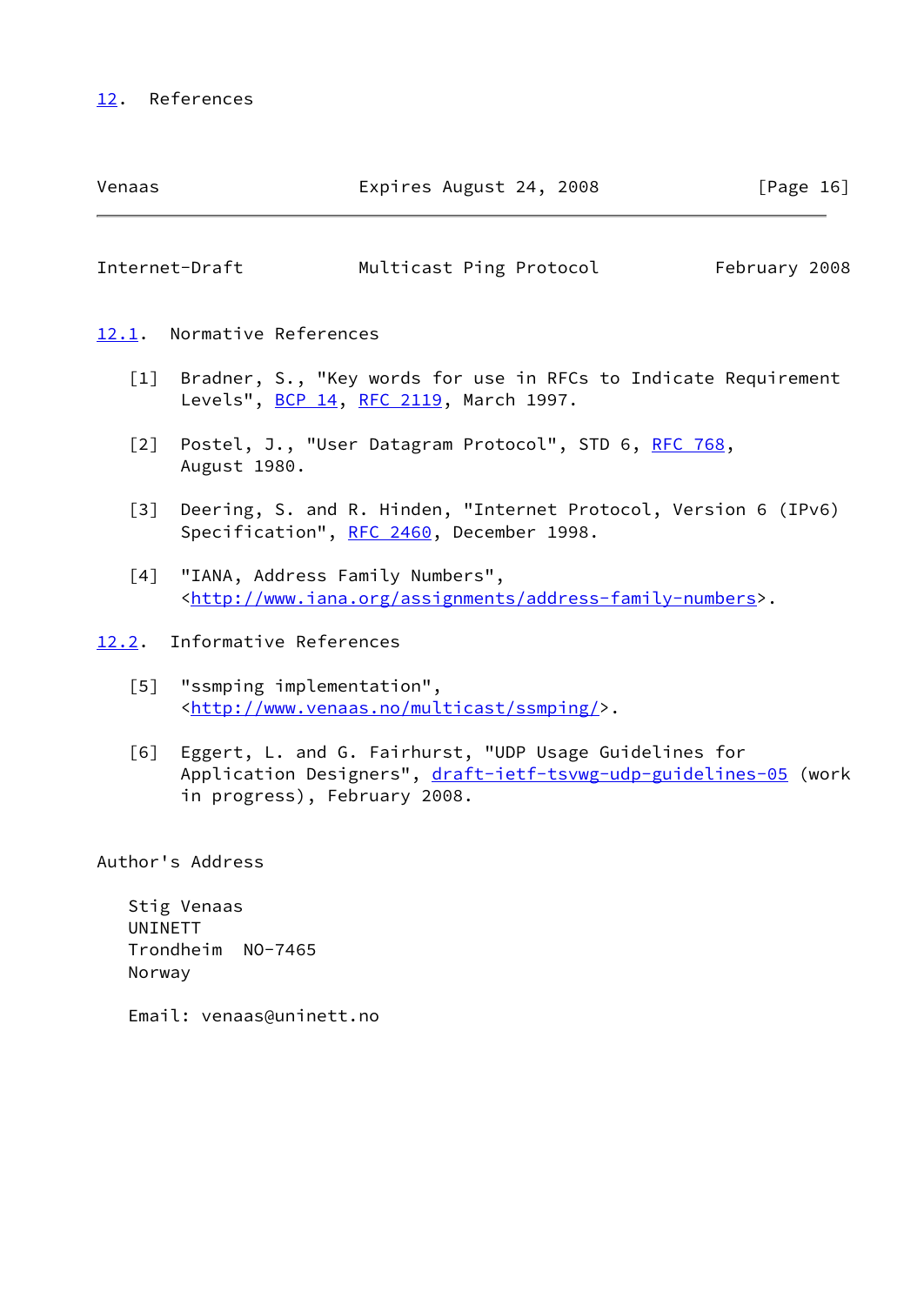Venaas Expires August 24, 2008 [Page 17]

<span id="page-19-0"></span>Internet-Draft Multicast Ping Protocol February 2008

Full Copyright Statement

Copyright (C) The IETF Trust (2008).

 This document is subject to the rights, licenses and restrictions contained in  $BCP$  78, and except as set forth therein, the authors retain all their rights.

 This document and the information contained herein are provided on an "AS IS" basis and THE CONTRIBUTOR, THE ORGANIZATION HE/SHE REPRESENTS OR IS SPONSORED BY (IF ANY), THE INTERNET SOCIETY, THE IETF TRUST AND THE INTERNET ENGINEERING TASK FORCE DISCLAIM ALL WARRANTIES, EXPRESS OR IMPLIED, INCLUDING BUT NOT LIMITED TO ANY WARRANTY THAT THE USE OF THE INFORMATION HEREIN WILL NOT INFRINGE ANY RIGHTS OR ANY IMPLIED WARRANTIES OF MERCHANTABILITY OR FITNESS FOR A PARTICULAR PURPOSE.

Intellectual Property

 The IETF takes no position regarding the validity or scope of any Intellectual Property Rights or other rights that might be claimed to pertain to the implementation or use of the technology described in this document or the extent to which any license under such rights might or might not be available; nor does it represent that it has made any independent effort to identify any such rights. Information on the procedures with respect to rights in RFC documents can be found in [BCP 78](https://datatracker.ietf.org/doc/pdf/bcp78) and [BCP 79](https://datatracker.ietf.org/doc/pdf/bcp79).

 Copies of IPR disclosures made to the IETF Secretariat and any assurances of licenses to be made available, or the result of an attempt made to obtain a general license or permission for the use of such proprietary rights by implementers or users of this specification can be obtained from the IETF on-line IPR repository at